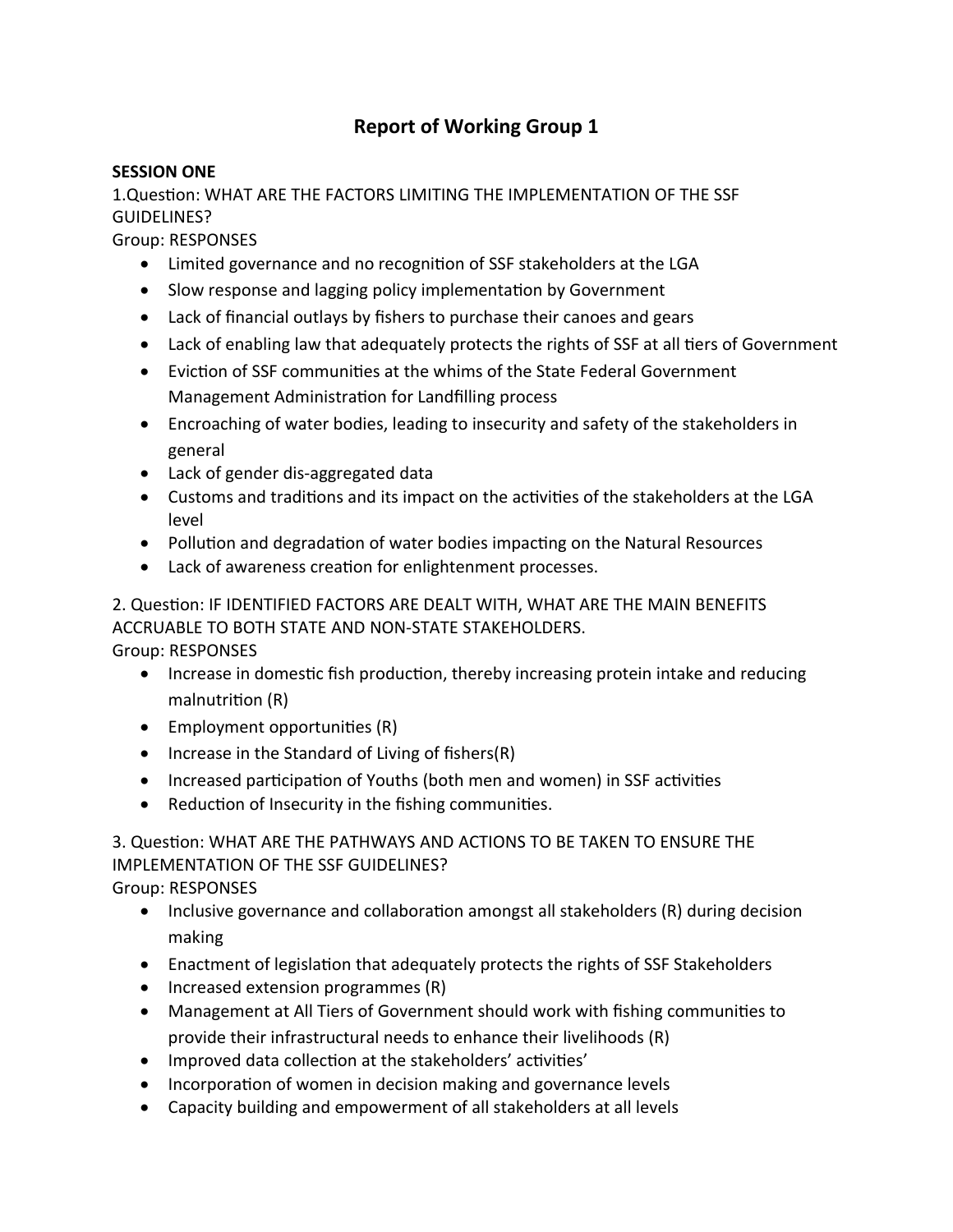- Provision of incentives such as storage and preservation facilities inclusive at all levels
- Encourage cooperation and flexibility among fishing communities to reduce conflicts impacting natural resources productivities.

## **SESSION TWO**

# **POLICY COHERENCE, INSTITUTIONAL CO-ORDINATION AND COLLABORATION (Chapter 10)**

| <b>ACTION PLAN</b> | <b>TIME FRAME</b> | <b>LEVEL</b>              | <b>IMPLEMENTATION</b>      | <b>FUNDING</b>         |
|--------------------|-------------------|---------------------------|----------------------------|------------------------|
| Raising awareness  | Short term (2)    | Local                     | Fishermen and              | - Federal Govt.        |
|                    | years)            | Government                | fishing                    | - Embassies            |
|                    |                   | level (LGA)               | communities                | - International        |
|                    |                   |                           | All other                  | Donor agencies         |
|                    |                   |                           | stakeholders               | and Private            |
|                    |                   |                           |                            | Donors                 |
| Community          | Medium -term (5   | Across all levels         | Government,                | All Tiers of           |
| involvement in     | years)            |                           | Academics and              | Government,            |
| decision and       |                   |                           | NGOs/CSOs                  | International          |
| policy making (R)  |                   |                           |                            | Donor Agencies         |
|                    |                   |                           |                            | and Private            |
|                    |                   |                           |                            | Donors                 |
| Resource           | Long term (10     | Local<br>Government level | <b>Fishing communities</b> | Government             |
| management         | years)            |                           |                            | NGOs,<br>International |
|                    |                   |                           |                            | Donor Agencies         |
|                    |                   |                           |                            | and Private            |
|                    |                   |                           |                            | Donors                 |
| Gender equality    | Long term (10     | All levels (Local         | Government and             | Government,            |
| and equity         | years)            | Government,               | Communities                | NGOs and               |
|                    |                   | <b>State and Federal</b>  |                            | International          |
|                    |                   | Government                |                            | Agencies               |
|                    |                   | Level)                    |                            |                        |
| Enaction and       | Short term (2)    | All levels of             | National, State and        | Government and         |
| adoption of        | years)            | Government                | Local Government,          | International          |
| policies that      |                   |                           | Legal Institutions         | donor agencies         |
| protect the        |                   |                           |                            |                        |
| aquatic            |                   |                           |                            |                        |
| ecosystem          |                   |                           |                            |                        |
| Provision of       | Medium term       | State and                 | All stakeholders           | NGOs (World            |
| credit facilities  | (5 years)         | Federal Govt.             |                            | Fish, FAO,             |
| such as grants     |                   |                           |                            | USAID, etc).           |
|                    |                   |                           |                            | State and              |
|                    |                   |                           |                            | Federal Govt.          |
| Proper             | Long term (10     | Independent               | All stakeholders           | Government,            |
| implementation     | years)            | Consultants and           |                            | NGOs/CSOs              |
| and M & E          |                   | National                  |                            |                        |
|                    |                   | Government                |                            |                        |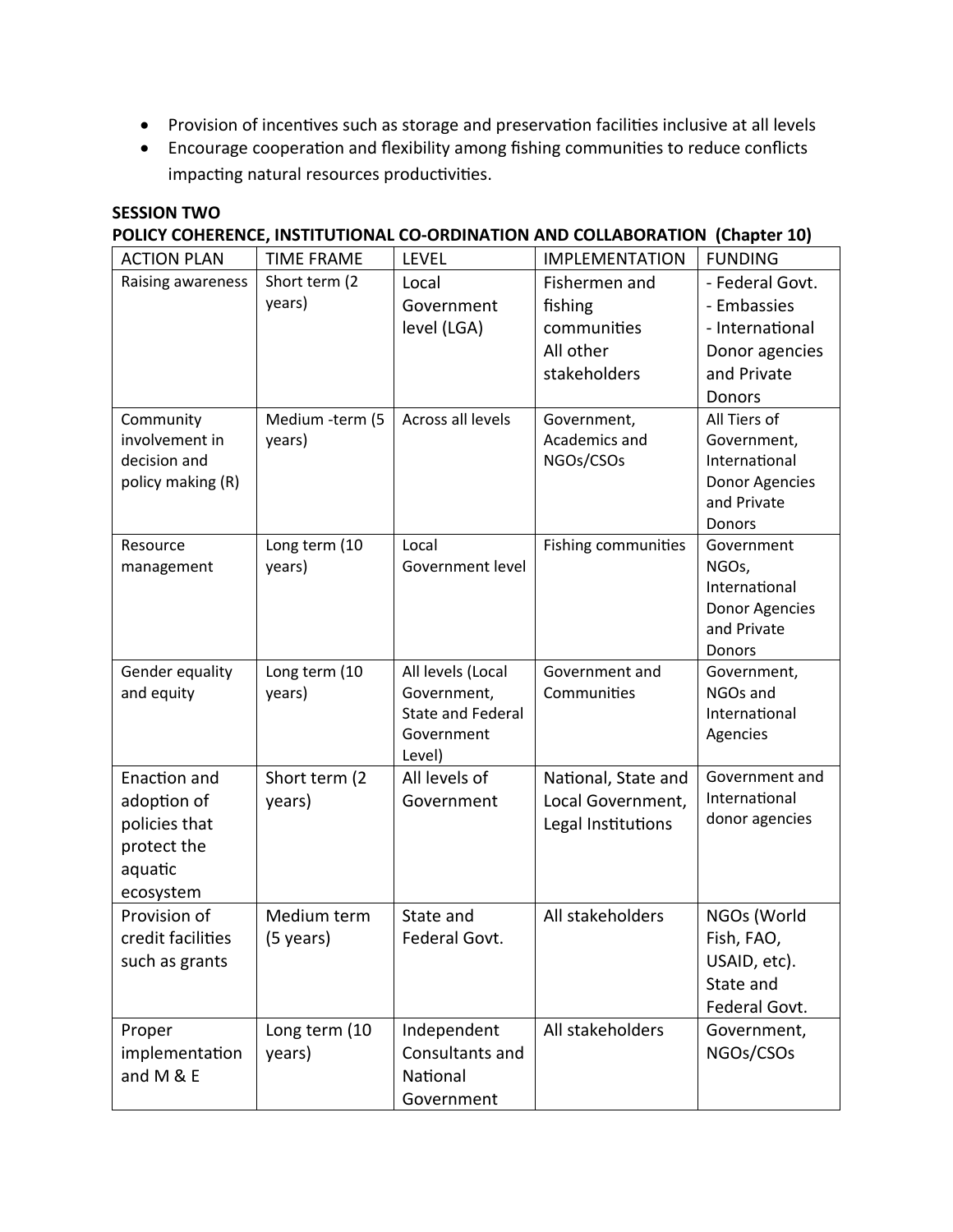|  |  | INFORMATION, RESEARCH AND COMMUNICATION (Chapter 11) |  |
|--|--|------------------------------------------------------|--|
|--|--|------------------------------------------------------|--|

| <b>ACTION PLAN</b>                                                                                                            | <b>TIME FRAME</b>       | <b>LEVEL</b>             | <b>IMPLEMENTATION</b>                                     | <b>FUNDING</b>                                                                                                                      |
|-------------------------------------------------------------------------------------------------------------------------------|-------------------------|--------------------------|-----------------------------------------------------------|-------------------------------------------------------------------------------------------------------------------------------------|
| Digitized survey                                                                                                              | Long term (10<br>years) | Across all levels        | Research<br>Institutions,<br>Government,<br>NGOs/CSOs     | Government,<br>NGOs/CSOs and<br>International<br>Donor Agencies,<br><b>Private Donors</b>                                           |
| Network                                                                                                                       | Long term (10<br>years) | $\mathbf{H}$             | Research<br>Institutions                                  | Government,<br>NGOs/CSOs and<br>International<br>Donor Agencies;<br><b>Private Donors</b>                                           |
| Media                                                                                                                         | Long term (10<br>years) | $\mathbf{u}$             | Academic and<br>Research<br>Institutions and<br>NGOs/CSOs | Government,<br>Print Media,<br>Cable TVs,<br>National and<br>State TVs and<br>Private TVs                                           |
| Documentary                                                                                                                   | Short term<br>(2years)  | $\mathbf{u}$             | Government,<br>Academic<br>Institutions,<br>NGOs/CSOs     | Government,<br>International<br>Donors and<br><b>Private Donors</b>                                                                 |
| Research                                                                                                                      | Long term<br>(10 years) | $\mathbf{u}$             | Researchers,<br>Academics,<br>National<br>Government      | National<br>Government<br>(e.g TETFUND<br>Research<br>Grants,<br>NGOs/CSOs,<br>International<br>Donors and<br><b>Private Donors</b> |
| Cooperative<br>Associations                                                                                                   | Long term (10<br>years) | Local and state<br>level | Fisherfolks and<br>Fishing<br>Communities                 | <b>Fishing</b><br>Communities<br>and All Tiers of<br>Government                                                                     |
| Collection of an<br>all-<br>encompassing<br>data (e.g.<br>cultural, Socio-<br>economic and<br>Environmental<br>Groups) of SSF | Short term<br>(2years)  | $\mathbf{H}$             | Academic<br>institutions,<br>Researchers and<br>NGOs/CSOs | All Tiers of<br>Government<br>Agencies,<br>NGOs/CSOs,<br>UNDP and UN<br>Agencies,<br>International<br>Donor Agencies,               |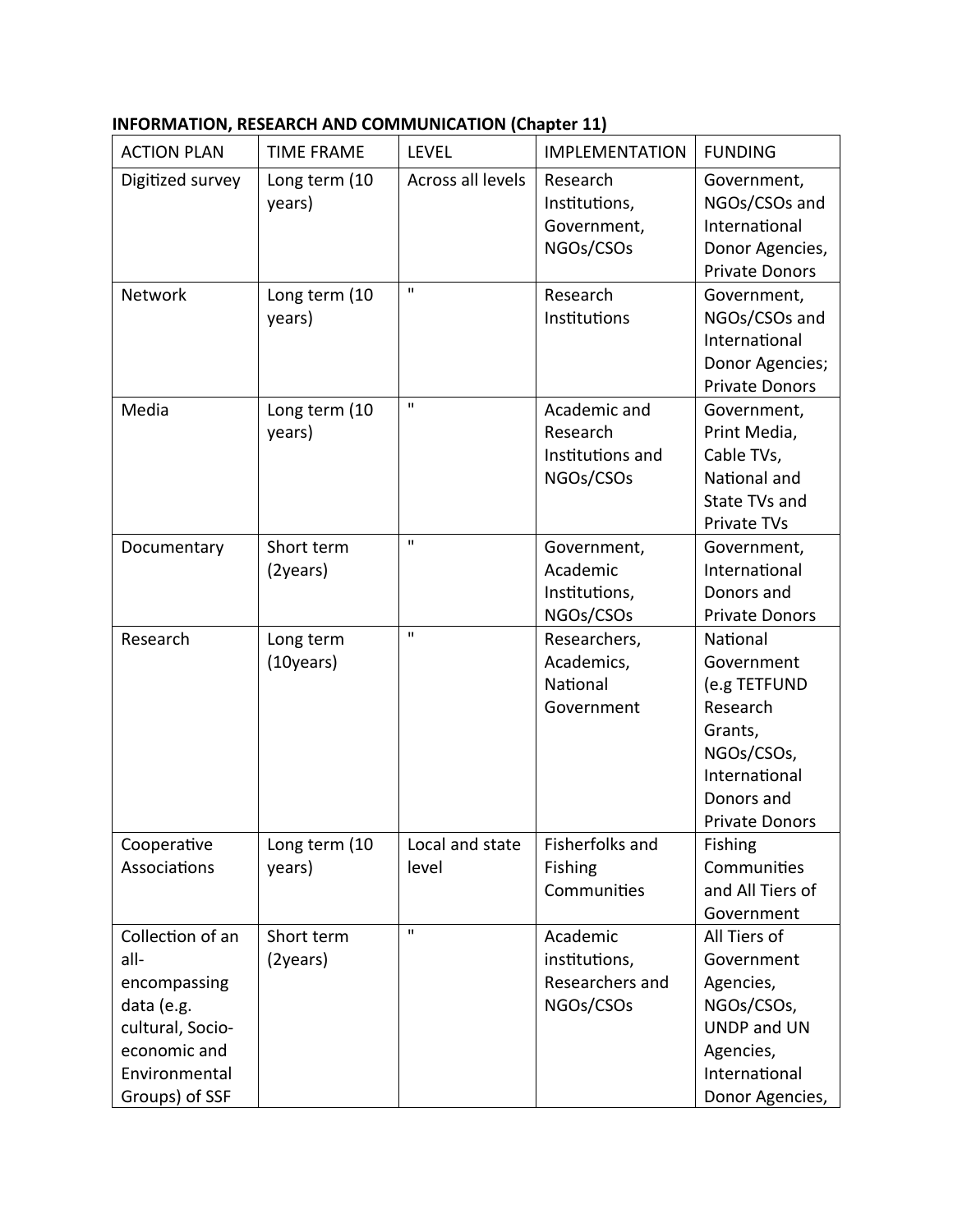| Advocacy                                |                        |              |                                             | <b>Private Donors</b>                                         |
|-----------------------------------------|------------------------|--------------|---------------------------------------------|---------------------------------------------------------------|
| Capacity<br>building and<br>empowerment | Short term<br>(2years) | $\mathbf{u}$ | All Tiers of<br>Government and<br>NGOs/CSOs | NGOs/CSOs and<br>All Tiers of<br>Government,<br>International |
|                                         |                        |              |                                             | Donors, Private<br>Donors                                     |

# **IMPLEMENTATION SUPPORT AND MONITORING (Chapter 13)**

| <b>ACTION PLAN</b>                                                                                               | <b>TIME FRAME</b>       | <b>LEVEL</b>                               | <b>IMPLEMENTATION</b>                                                                    | <b>FUNDING</b>                                                                                      |
|------------------------------------------------------------------------------------------------------------------|-------------------------|--------------------------------------------|------------------------------------------------------------------------------------------|-----------------------------------------------------------------------------------------------------|
| Involvement of<br>all stakeholders<br>in the<br>implementation<br>support and<br>monitoring of<br>the guidelines | Long term<br>(10 years) | All Tiers of the<br>National<br>Government | All stakeholders                                                                         | All Tiers of<br>Government,<br>NGOs/CSOs,<br>International<br>Agencies and<br><b>Private Donors</b> |
| Easy<br>dissemination of<br>information                                                                          | $\mathbf{H}$            | LGA, State and<br><b>National Levels</b>   | Government,<br>NGOs, Extension<br>Agents and<br>workers, Social<br><b>Media Networks</b> | All Tiers of<br>Government,<br>Private Donors,<br>and<br>International<br>Donor Agencies            |
| Funding the<br>project that<br>encourages the<br>implementation<br>and monitoring<br>of the guidelines           | $\mathbf{u}$            | All Tiers of<br>Government                 | National<br>Government and<br>NGOs/CSOs                                                  | National<br>Government,<br>NGOs/CSOs,<br>International<br>Donors                                    |
| Involvement of<br>the<br>Communities in<br>Monitoring of<br>the<br>implemented<br>projects and<br>policies       | $\mathbf{H}$            | <b>LGA</b>                                 | All Tiers of<br>Government and<br>Fishing<br>communities                                 | All Tiers of<br>Government,<br>NGOs/CSOs,<br>International<br>Donor Agencies                        |
| Enactment of<br>laws that<br>mandate the<br>improvement of                                                       | Short term<br>(2years)  | All Tiers of<br>Government                 | Federal<br>Government<br>(legislative), legal<br>institutions                            | <b>Federal Govt</b>                                                                                 |